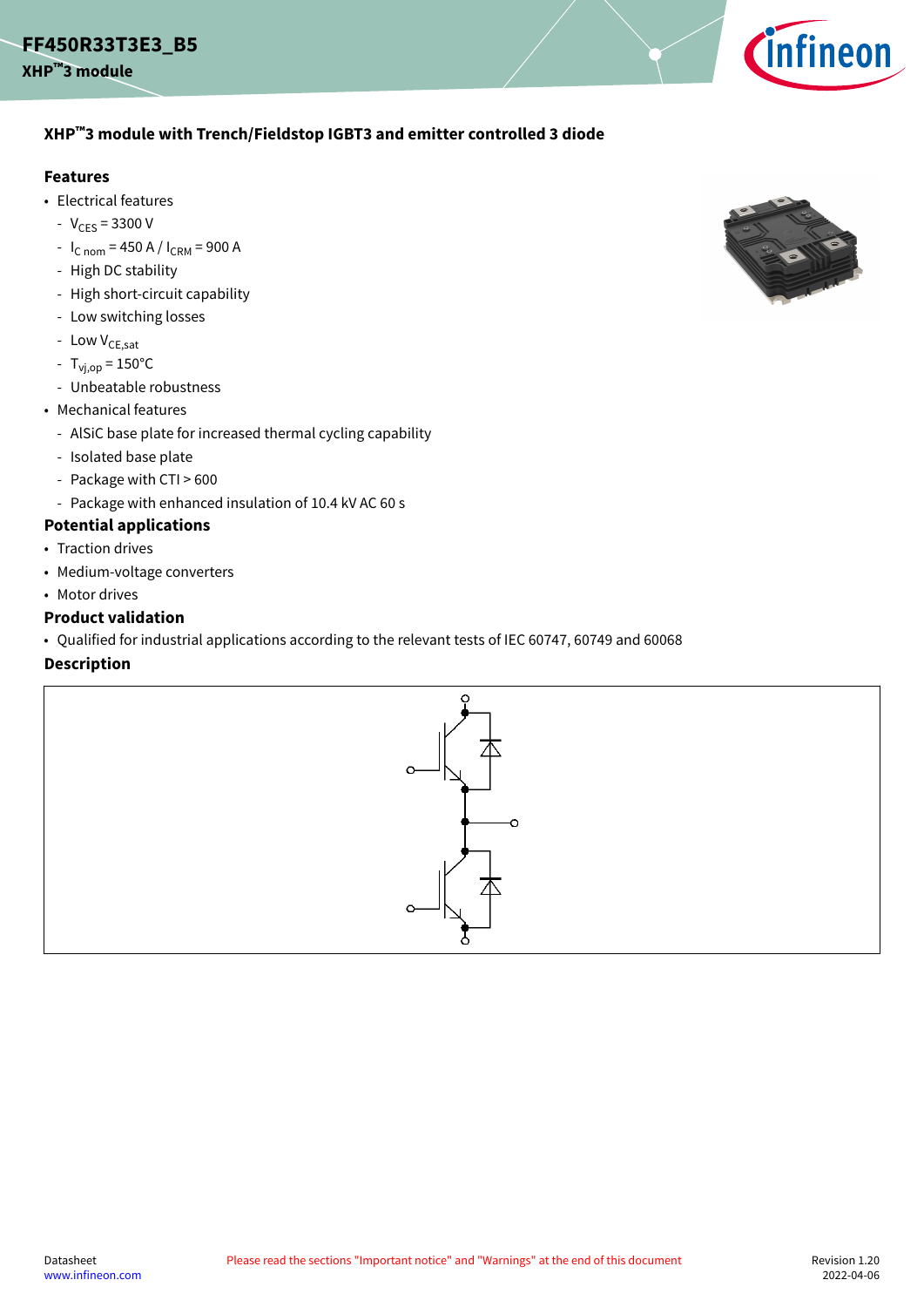# FF450R33T3E3\_B5

XHP™3 module

Table of contents



### **Table of contents**

| $\mathbf{1}$   |  |
|----------------|--|
| $\overline{2}$ |  |
| 3              |  |
| 4              |  |
| 5              |  |
| 6              |  |
| $\overline{7}$ |  |
|                |  |
|                |  |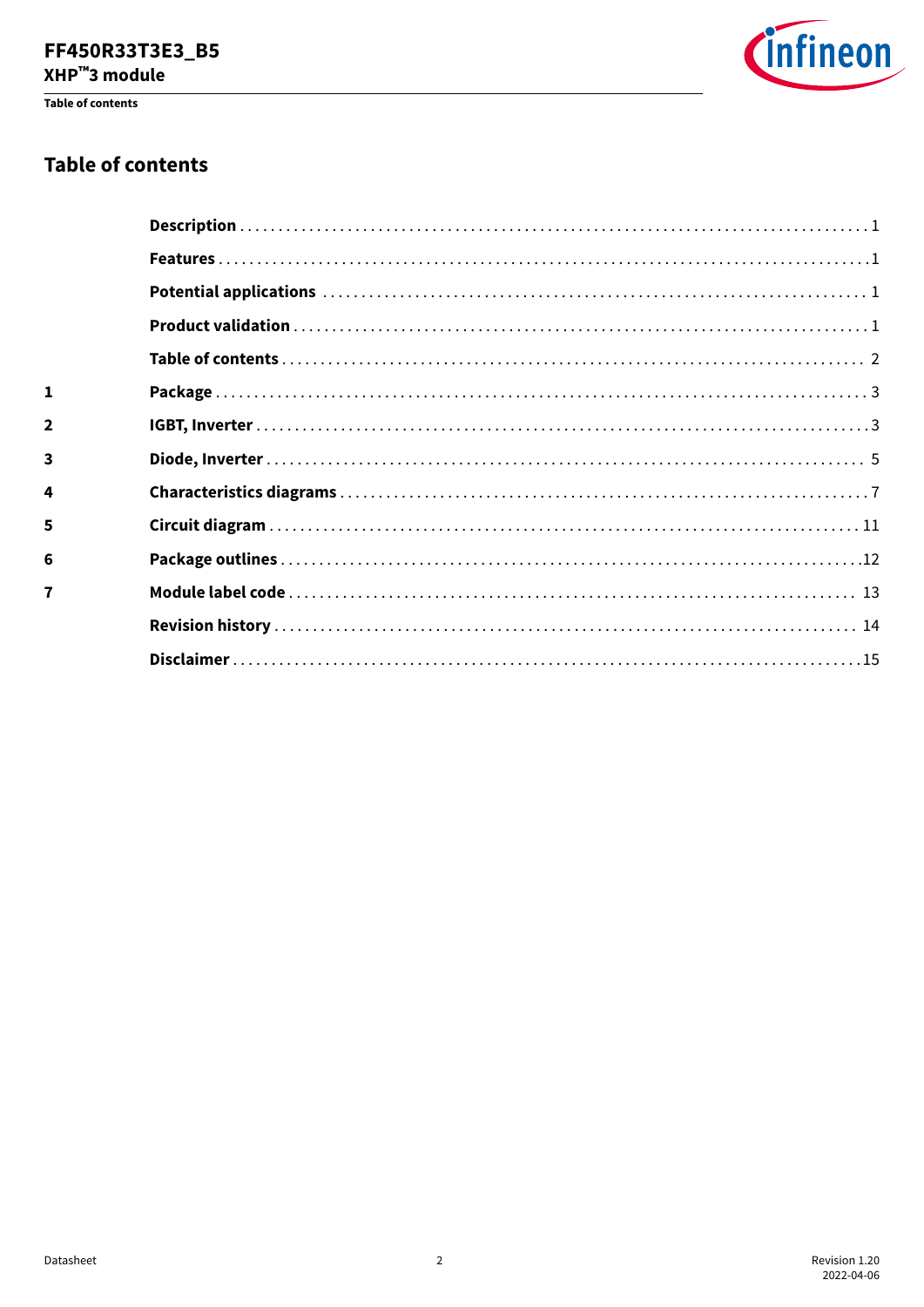<span id="page-2-0"></span>**1 Package**



# **1 Package**

### **Table 1 Insulation coordination**

| <b>Parameter</b>                        | Symbol               | Note or test condition                | <b>Values</b> | Unit |
|-----------------------------------------|----------------------|---------------------------------------|---------------|------|
| Isolation test voltage                  | $V_{ISOL}$           | RMS, $f = 50$ Hz, $t = 60$ s          | 10.4          | kV   |
| Partial discharge<br>extinction voltage | $V_{\text{isol}}$    | RMS, $f = 50$ Hz, $Q_{PD}$ typ. 10 pC | 5.1           | kV   |
| Material of module<br>baseplate         |                      |                                       | <b>AlSiC</b>  |      |
| Creepage distance                       | $d_{\text{Creep}}$   | terminal to heatsink                  | 53.0          | mm   |
| Creepage distance                       | $d_{\text{Creep}}$   | terminal to terminal                  | 53.0          | mm   |
| Clearance                               | $d_{\mathsf{Clear}}$ | terminal to heatsink                  | 36.0          | mm   |
| Clearance                               | $d_{\text{Clear}}$   | terminal to terminal                  | 26.0          | mm   |
| Comparative tracking<br>index           | CTI.                 |                                       | >600          |      |

### **Table 2 Characteristic values**

| <b>Parameter</b>                            | Symbol                      | Note or test condition                            |           | <b>Values</b> |      |      | <b>Unit</b>  |
|---------------------------------------------|-----------------------------|---------------------------------------------------|-----------|---------------|------|------|--------------|
|                                             |                             |                                                   |           | Min.          | Typ. | Max. |              |
| Stray inductance module                     | $L_{SCE}$                   |                                                   |           |               | 25   |      | nH           |
| Module lead resistance,<br>terminals - chip | $R_{AA'+CC'}$               | $T_C = 25^{\circ}C$ , per switch                  |           |               | 0.31 |      | $m\Omega$    |
| Module lead resistance,<br>terminals - chip | $R_{\text{CC}'+\text{EE}'}$ | $T_C = 25^{\circ}C$ , per switch                  |           |               | 0.41 |      | $m\Omega$    |
| Storage temperature                         | $T_{\text{stg}}$            |                                                   |           | $-40$         |      | 150  | $^{\circ}$ C |
| Mounting torque for<br>module mounting      | M                           | - Mounting according to<br>valid application note | M6, Screw | 4.25          |      | 5.75 | Nm.          |
| Terminal connection                         | M                           | - Mounting according to                           | M3, Screw | 0.9           |      | 1.1  | Nm           |
| torque                                      |                             | valid application note                            | M8, Screw | 8             |      | 10   |              |
| Weight                                      | G                           |                                                   |           |               | 700  |      | g            |

# **2 IGBT, Inverter**

### **Table 3 Maximum rated values**

| Symbol           |                             |                       | <b>Values</b>          | Unit |
|------------------|-----------------------------|-----------------------|------------------------|------|
| $V_{CES}$        |                             | $T_{\rm vi}$ = -40 °C | 3300                   |      |
|                  |                             | $T_{\rm vi}$ = 150 °C | 3300                   |      |
| $I_{\text{CDC}}$ | $T_{\rm{v}i\,max}$ = 150 °C | $T_c = 100 °C$        | 450                    | A    |
|                  |                             |                       | Note or test condition |      |

**(table continues...)**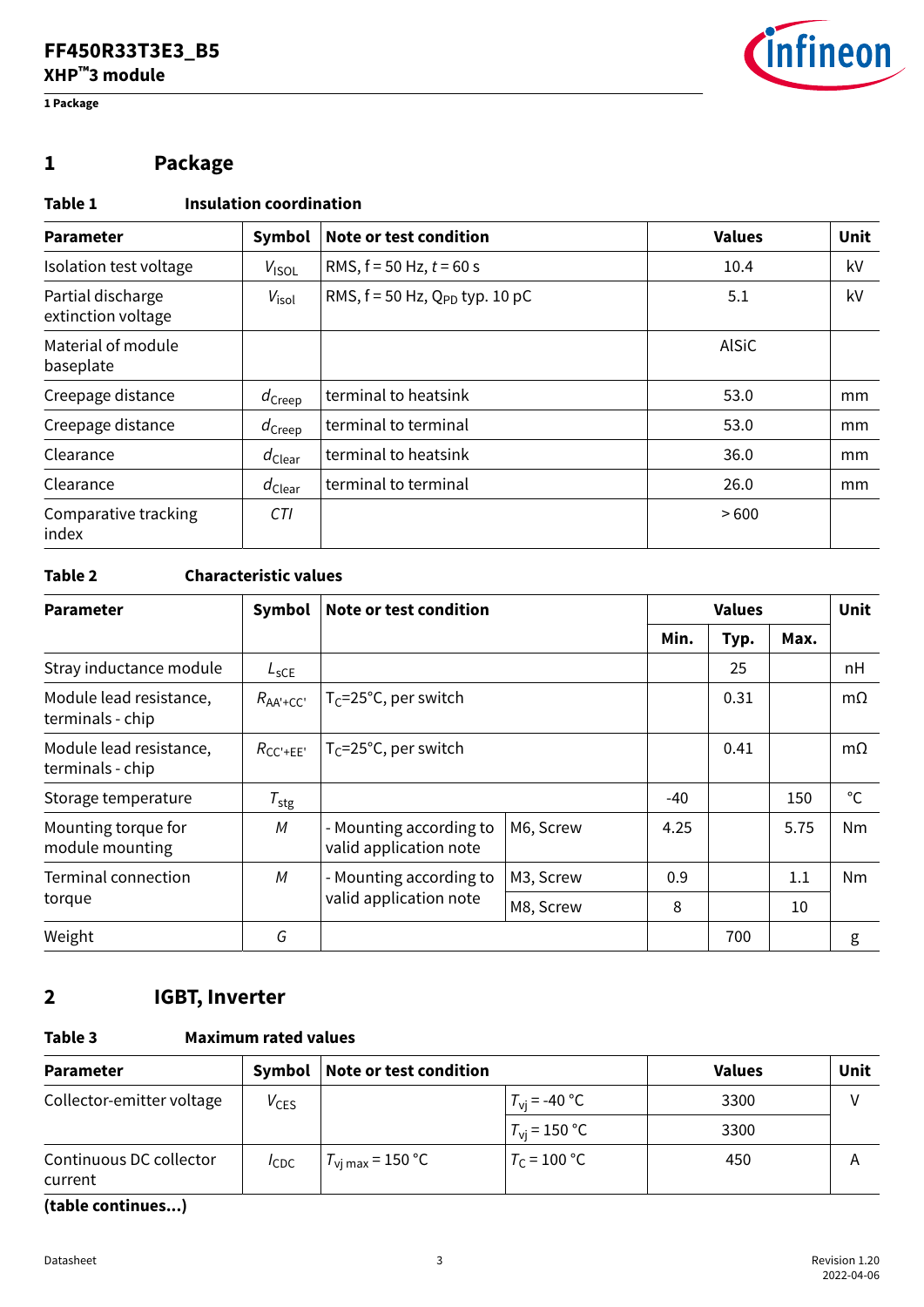**2 IGBT, Inverter**



| Table 3<br>(continued) Maximum rated values |                  |                                                  |               |      |  |  |
|---------------------------------------------|------------------|--------------------------------------------------|---------------|------|--|--|
| <b>Parameter</b>                            | Symbol           | Note or test condition                           | <b>Values</b> | Unit |  |  |
| Repetitive peak collector<br>current        | $I$ CRM          | $ $ t <sub>p</sub> limited by T <sub>vi op</sub> | 900           | Α    |  |  |
| Gate-emitter peak voltage                   | $V_{\text{GES}}$ |                                                  | ±20           |      |  |  |

#### **Table 4 Characteristic values**

| <b>Parameter</b>                       | Symbol              | Note or test condition                                                                    |                         | <b>Values</b> |       |      | Unit         |
|----------------------------------------|---------------------|-------------------------------------------------------------------------------------------|-------------------------|---------------|-------|------|--------------|
|                                        |                     |                                                                                           |                         | Min.          | Typ.  | Max. |              |
| Collector-emitter                      | $V_{CE\, sat}$      | $I_C$ = 450 A, $V_{GF}$ = 15 V                                                            | $T_{\rm{VI}}$ = 25 °C   |               | 2.50  | 2.75 | V            |
| saturation voltage                     |                     |                                                                                           | $T_{\rm{VI}}$ = 125 °C  |               | 2.90  |      |              |
|                                        |                     |                                                                                           | $T_{\rm vi}$ = 150 °C   |               | 3.00  | 3.30 |              |
| Gate threshold voltage                 | $V_{\mathsf{GEth}}$ | $I_C = 12$ mA, $V_{CE} = V_{GE}$ , $T_{vi} = 25$ °C                                       |                         | 5.20          | 5.80  | 6.40 | $\mathsf{V}$ |
| Gate charge                            | $Q_{\mathsf{G}}$    | $V_{GE}$ = ±15 V, $V_{CE}$ = 1800 V                                                       |                         |               | 12.5  |      | μC           |
| Internal gate resistor                 | $R_{\text{Gint}}$   | $T_{\rm vi}$ = 25 °C                                                                      |                         |               | 1.3   |      | Ω            |
| Input capacitance                      | $C_{\text{les}}$    | $f = 1000$ kHz, $T_{\text{vi}} = 25$ °C, $V_{\text{CE}} = 25$ V, $V_{\text{GE}} = 0$ V    |                         |               | 84    |      | nF           |
| Reverse transfer<br>capacitance        | $C_{res}$           | $f = 1000$ kHz, $T_{\text{vi}} = 25$ °C, $V_{\text{CE}} = 25$ V, $V_{\text{GE}} = 0$ V    |                         |               | 2     |      | nF           |
| Collector-emitter cut-off<br>current   | $I_{\text{CES}}$    | $V_{CF}$ = 3300 V, $V_{GF}$ = 0 V                                                         | $T_{\rm vi}$ = 25 °C    |               |       | 5    | mA           |
| Gate-emitter leakage<br>current        | $I_{\text{GES}}$    | $V_{CE}$ = 0 V, $V_{GE}$ = 20 V, $T_{vi}$ = 25 °C                                         |                         |               |       | 400  | nA           |
| Turn-on delay time<br>(inductive load) | $t_{\text{don}}$    | $I_C$ = 450 A, $V_{CF}$ = 1800 V,<br>$V_{GE}$ = ±15 V, $R_{Gon}$ = 0.7 $\Omega$           | $T_{\rm vj}$ = 25 °C    |               | 0.530 |      | μs           |
|                                        |                     |                                                                                           | $T_{\rm{VI}}$ = 125 °C  |               | 0.570 |      |              |
|                                        |                     |                                                                                           | $T_{\rm{VI}}$ = 150 °C  |               | 0.580 |      |              |
| Rise time (inductive load)             | $t_{\rm r}$         | $I_{C}$ = 450 A, $V_{CF}$ = 1800 V,<br>$V_{GE}$ = ±15 V, $R_{Gen}$ = 0.7 $\Omega$         | $T_{\text{vi}}$ = 25 °C |               | 0.100 |      | μs           |
|                                        |                     |                                                                                           | $T_{\rm{vi}}$ = 125 °C  |               | 0.130 |      |              |
|                                        |                     |                                                                                           | $T_{\rm{VI}}$ = 150 °C  |               | 0.130 |      |              |
| Turn-off delay time                    | $t_{\text{doff}}$   | $I_{\rm C}$ = 450 A, $V_{\rm CE}$ = 1800 V,                                               | $T_{\rm{vj}}$ = 25 °C   |               | 1.710 |      | μs           |
| (inductive load)                       |                     | $V_{GE}$ = ±15 V, $R_{Goff}$ = 3.3 $\Omega$                                               | $T_{\rm{VI}}$ = 125 °C  |               | 1.860 |      |              |
|                                        |                     |                                                                                           | $T_{\rm{vj}}$ = 150 °C  |               | 1.920 |      |              |
| Fall time (inductive load)             | $t_{\rm f}$         | $I_{\rm C}$ = 450 A, $V_{\rm CE}$ = 1800 V,                                               | $T_{\rm{VI}}$ = 25 °C   |               | 0.130 |      | μs           |
|                                        |                     | $V_{GE}$ = ±15 V, $R_{Goff}$ = 3.3 $\Omega$                                               | $T_{\rm{vi}}$ = 125 °C  |               | 0.240 |      |              |
|                                        |                     |                                                                                           | $T_{\rm{VI}}$ = 150 °C  |               | 0.270 |      |              |
| Turn-on time (resistive<br>load)       | $t_{\text{on}\_R}$  | $I_{\rm C}$ = 500 A, $V_{\rm CE}$ = 2000 V,<br>$V_{GE}$ = ±15 V, $R_{Gen}$ = 0.7 $\Omega$ | $T_{\rm vi}$ = 25 °C    | 1.15          |       |      | $\mu$ s      |

**(table continues...)**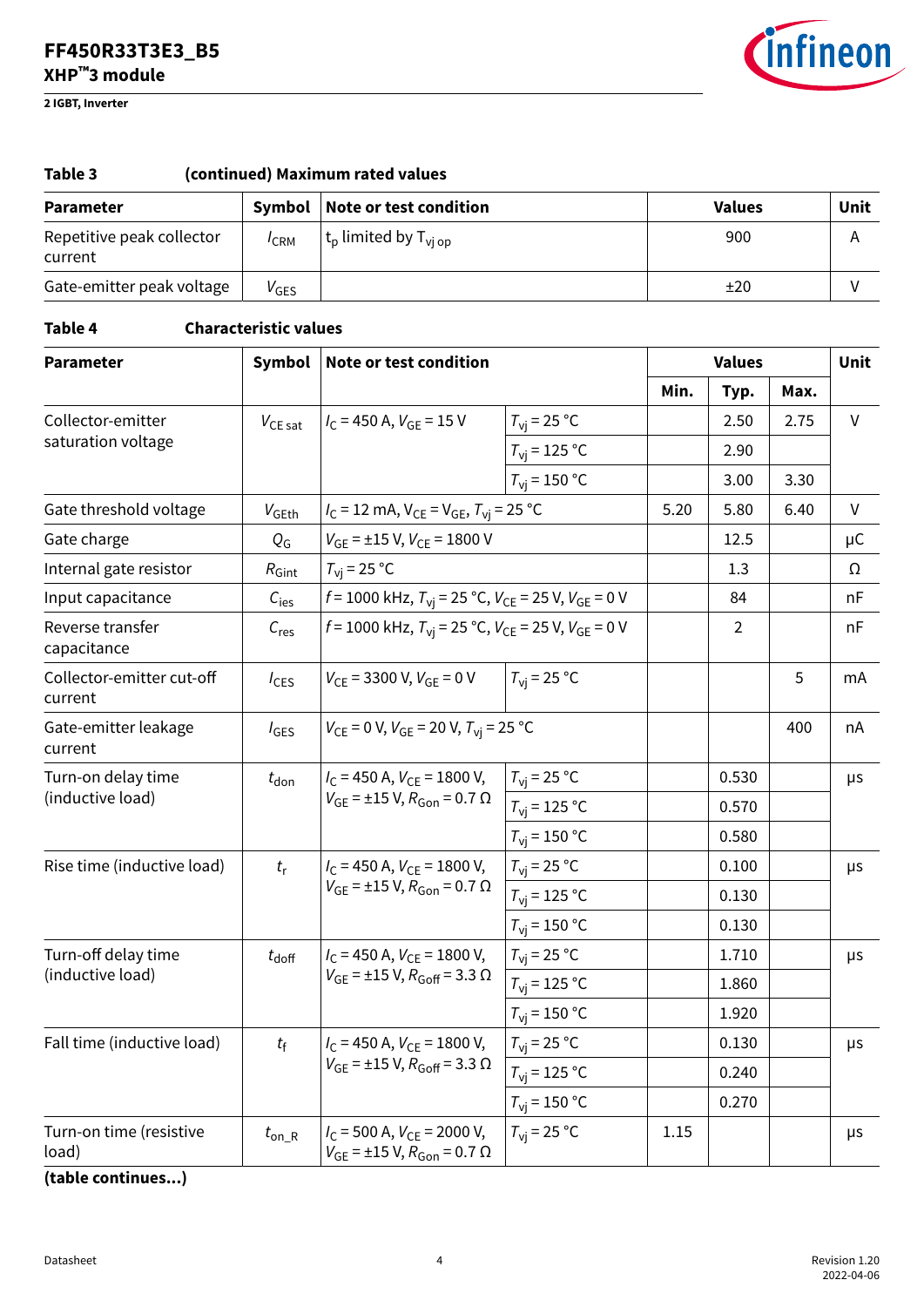<span id="page-4-0"></span>**3 Diode, Inverter**



| <b>Parameter</b>                          | Symbol             | Note or test condition                                                                |                                                     |       | <b>Values</b> |      |              |
|-------------------------------------------|--------------------|---------------------------------------------------------------------------------------|-----------------------------------------------------|-------|---------------|------|--------------|
|                                           |                    |                                                                                       |                                                     | Min.  | Max.<br>Typ.  |      |              |
| Turn-on energy loss per                   | $E_{\rm on}$       | $I_{\rm C}$ = 450 A, $V_{\rm CE}$ = 1800 V,                                           | $T_{\rm vi}$ = 25 °C                                |       | 500           |      | mJ           |
| pulse                                     |                    | $L_{\alpha}$ = 85 nH, $V_{GF}$ = ±15 V,<br>$R_{\text{Gon}} = 0.7 \Omega$ , di/dt =    | $T_{\rm vi}$ = 125 °C                               |       | 765           |      |              |
|                                           |                    | 3650 A/µs (T <sub>vi</sub> = 150 °C)                                                  | $T_{\rm vi}$ = 150 °C                               |       | 845           |      |              |
| Turn-off energy loss per<br>pulse         | $E_{\rm off}$      | $I_{\rm C}$ = 450 A, $V_{\rm CF}$ = 1800 V,                                           | $T_{\rm vi}$ = 25 °C                                |       | 415           |      | mJ           |
|                                           |                    | $L_{\sigma}$ = 85 nH, $V_{GF}$ = ±15 V,<br>$R_{\text{Goff}}$ = 3.3 $\Omega$ , dv/dt = | $T_{\rm{vi}}$ = 125 °C                              |       | 610           |      |              |
|                                           |                    | 2850 V/µs (T <sub>vi</sub> = 150 °C)                                                  | $T_{\rm vi}$ = 150 °C                               |       | 670           |      |              |
| SC data                                   | $I_{SC}$           | $V_{GF} \le 15$ V, $V_{CC}$ = 2500 V,<br>$V_{CFmax} = V_{CFS} - L_{SCF} * di/dt$      | $t_{\rm P} \leq 10$ µs,<br>$T_{\rm vi} \leq 150$ °C |       | 1800          |      | A            |
| Thermal resistance,<br>junction to case   | $R_{th,IC}$        | per IGBT                                                                              |                                                     |       |               | 28.4 | K/kW         |
| Thermal resistance, case to<br>heat sink  | $R_{thCH}$         | per IGBT, $\lambda_{\text{grease}} = 1 \text{ W/(m*K)}$                               |                                                     |       | 17.4          |      | K/kW         |
| Temperature under<br>switching conditions | $T_{\text{Vj op}}$ |                                                                                       |                                                     | $-40$ |               | 150  | $^{\circ}$ C |

### **Table 4 (continued) Characteristic values**

# **3 Diode, Inverter**

### **Table 5 Maximum rated values**

| <b>Parameter</b>                   | Symbol             | Note or test condition     |                        | <b>Values</b> | Unit    |
|------------------------------------|--------------------|----------------------------|------------------------|---------------|---------|
| Repetitive peak reverse            | $V_{RRM}$          |                            | $T_{\rm vj}$ = -40 °C  | 3300          | V       |
| voltage                            |                    |                            | $T_{\rm vi}$ = 150 °C  | 3300          |         |
| Continuous DC forward<br>current   | $l_{\mathsf{F}}$   |                            |                        | 450           | A       |
| Repetitive peak forward<br>current | $I_{\rm FRM}$      | $t_{\rm P}$ = 1 ms         |                        | 900           | A       |
| $12t$ - value                      | $l^2t$             | $t_P$ = 10 ms, $V_R$ = 0 V | $T_{\rm{VI}}$ = 125 °C | 82.9          | $kA^2s$ |
|                                    |                    |                            | $T_{\rm vi}$ = 150 °C  | 68            |         |
| Maximum power<br>dissipation       | $P_{\rm RQM}$      |                            | $T_{\rm vi}$ = 150 °C  | 1000          | kW      |
| Minimum turn-on time               | $t_{\text{onmin}}$ |                            |                        | 10            | μs      |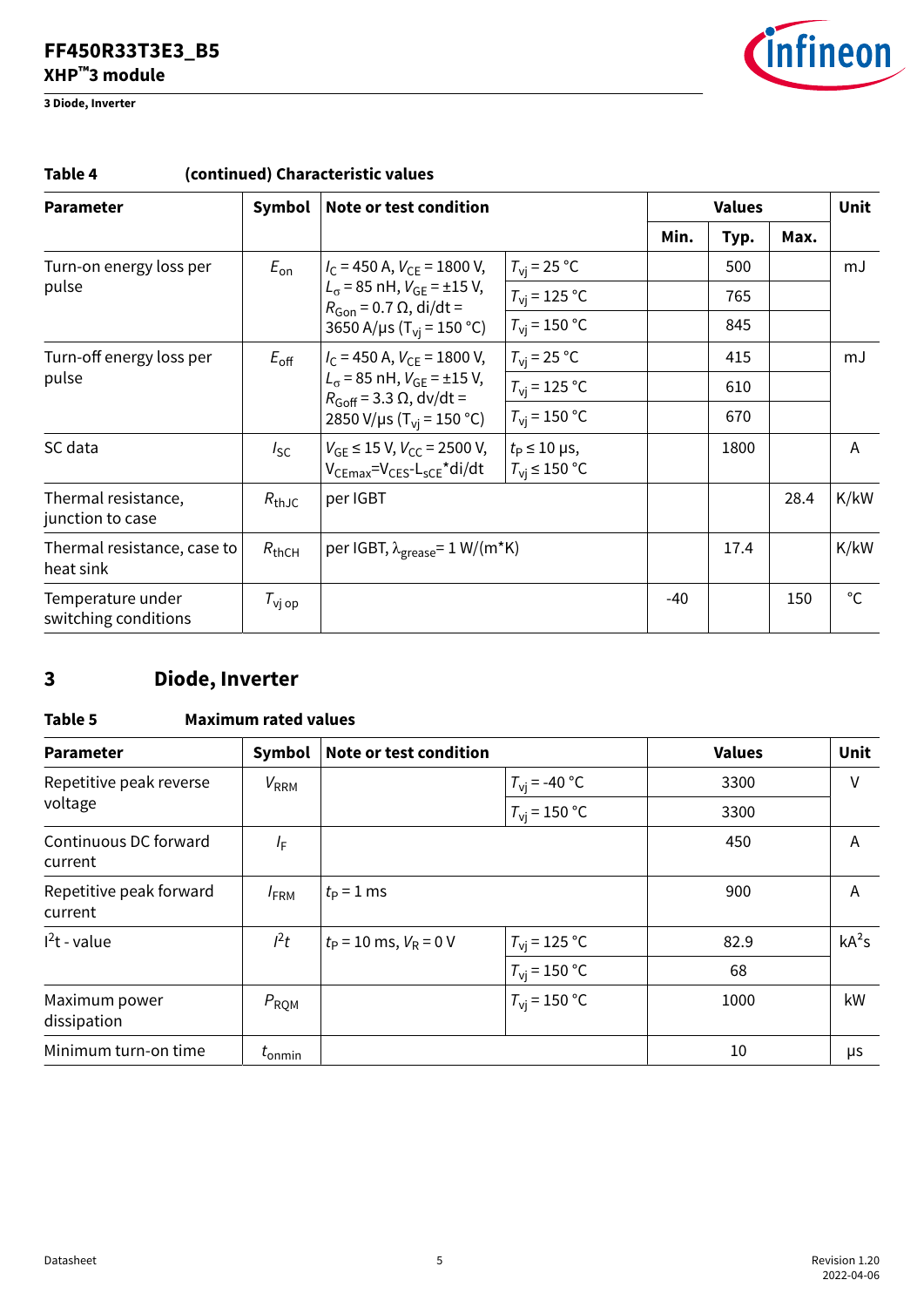**3 Diode, Inverter**



### **Table 6 Characteristic values**

| <b>Parameter</b>                          | Symbol                                  | Note or test condition                                                                                             |                        |       | <b>Values</b> |      |              |
|-------------------------------------------|-----------------------------------------|--------------------------------------------------------------------------------------------------------------------|------------------------|-------|---------------|------|--------------|
|                                           |                                         |                                                                                                                    |                        | Min.  | Typ.          | Max. |              |
| Forward voltage                           | $V_{\rm F}$                             | $I_F$ = 450 A, $V_{GF}$ = 0 V                                                                                      | $T_{\rm vi}$ = 25 °C   |       | 3.10          | 3.50 | $\vee$       |
|                                           |                                         |                                                                                                                    | $T_{\rm{vi}}$ = 125 °C |       | 2.75          |      |              |
|                                           |                                         |                                                                                                                    | $T_{\rm vi}$ = 150 °C  |       | 2.65          | 2.95 |              |
| Peak reverse recovery                     | $I_{\rm RM}$                            | $V_R$ = 1800 V, $I_F$ = 450 A,                                                                                     | $T_{\rm vi}$ = 25 °C   |       | 680           |      | A            |
| current                                   |                                         | $V_{GE}$ = -15 V, -di <sub>F</sub> /dt =<br>3650 A/µs (T <sub>vi</sub> = 150 °C)                                   | $T_{\rm vi}$ = 125 °C  |       | 680           |      |              |
|                                           |                                         |                                                                                                                    | $T_{\rm{vi}}$ = 150 °C |       | 680           |      |              |
| Recovered charge                          | $Q_{r}$                                 | $V_R$ = 1800 V, $I_F$ = 450 A,<br>$V_{GF}$ = -15 V, -di <sub>F</sub> /dt =<br>3650 A/µs (T <sub>vi</sub> = 150 °C) | $T_{\rm{vi}}$ = 25 °C  |       | 230           |      | $\mu$ C      |
|                                           |                                         |                                                                                                                    | $T_{\rm{VI}}$ = 125 °C |       | 445           |      |              |
|                                           |                                         |                                                                                                                    | $T_{\rm{vi}}$ = 150 °C |       | 525           |      |              |
| Reverse recovery energy                   | $E_{\text{rec}}$                        | $V_R$ = 1800 V, $I_F$ = 450 A,<br>$V_{GF}$ = -15 V, -di <sub>F</sub> /dt =<br>3650 A/µs ( $T_{vi}$ = 150 °C)       | $T_{\rm{vi}}$ = 25 °C  |       | 220           |      | mJ           |
|                                           |                                         |                                                                                                                    | $T_{\rm{vj}}$ = 125 °C |       | 490           |      |              |
|                                           |                                         |                                                                                                                    | $T_{\rm vi}$ = 150 °C  |       | 595           |      |              |
| Thermal resistance,<br>junction to case   | $R_{\text{thJC}}$                       | per diode                                                                                                          |                        |       |               | 45.5 | K/kW         |
| Thermal resistance, case to<br>heat sink  | $R_{thCH}$                              | per diode, $\lambda_{\text{grease}} = 1 \text{ W/(m*K)}$                                                           |                        |       | 19.3          |      | K/kW         |
| Temperature under<br>switching conditions | $\tau_{\scriptscriptstyle\text{Vj op}}$ |                                                                                                                    |                        | $-40$ |               | 150  | $^{\circ}$ C |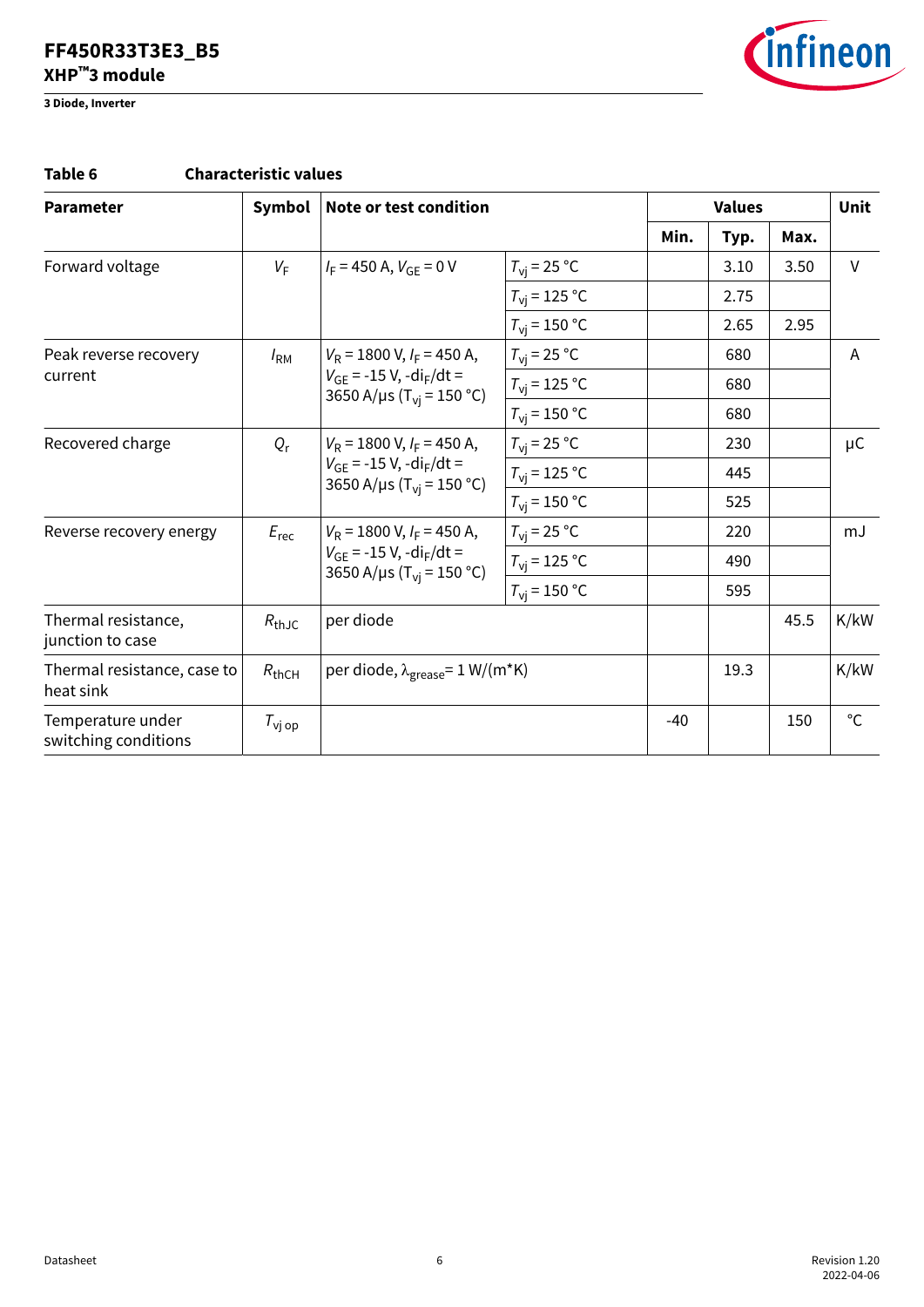<span id="page-6-0"></span>**4 Characteristics diagrams**



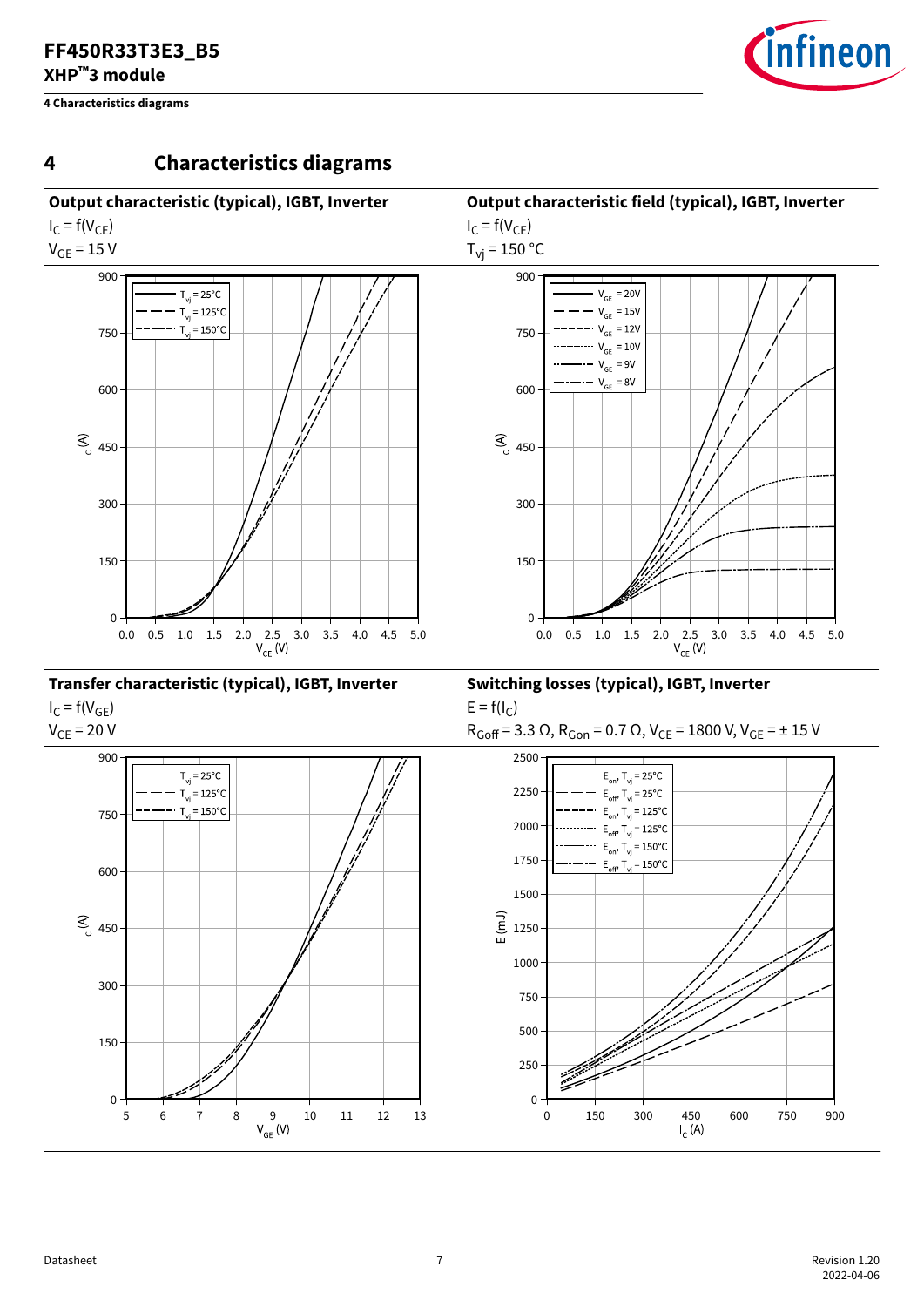



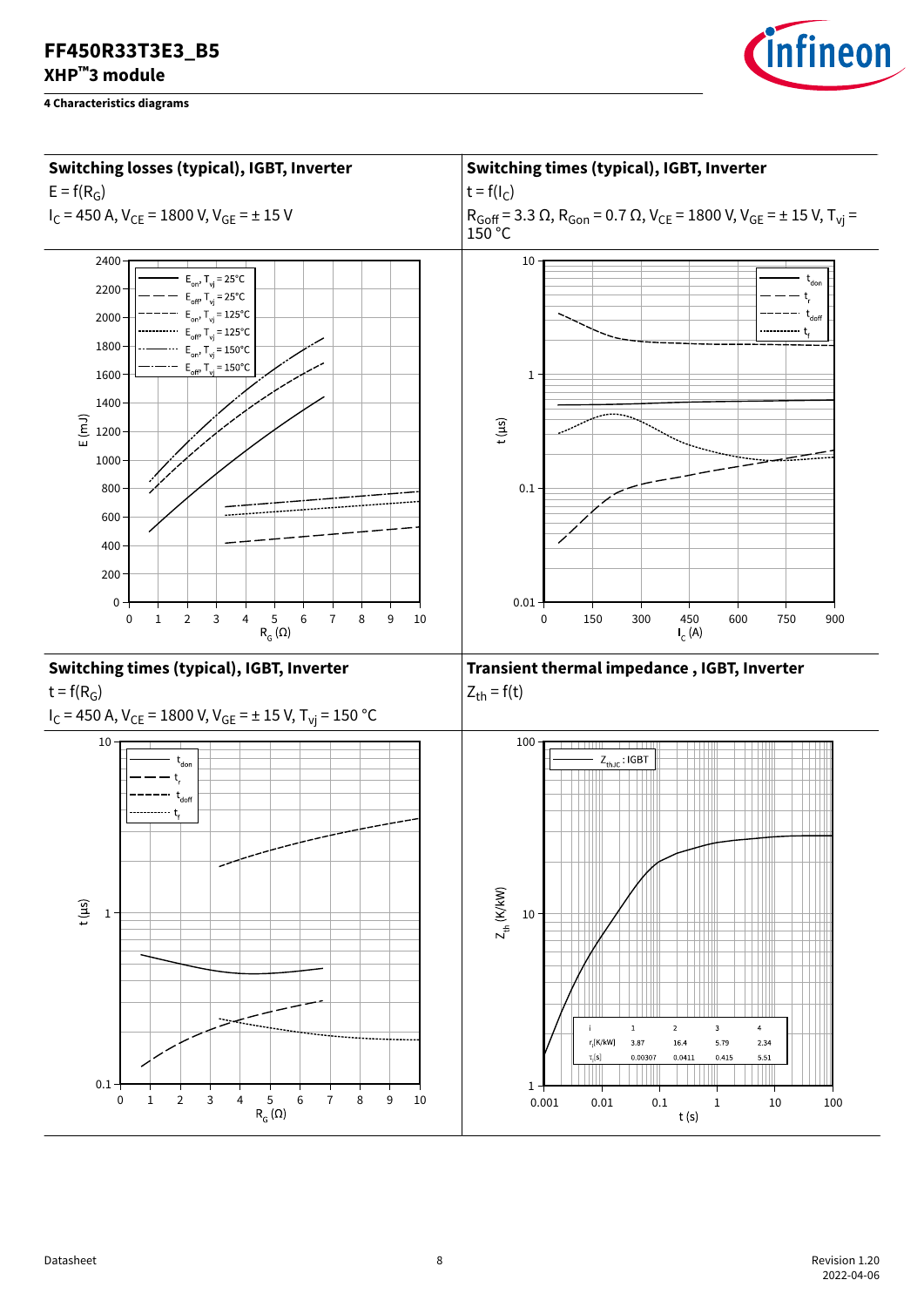

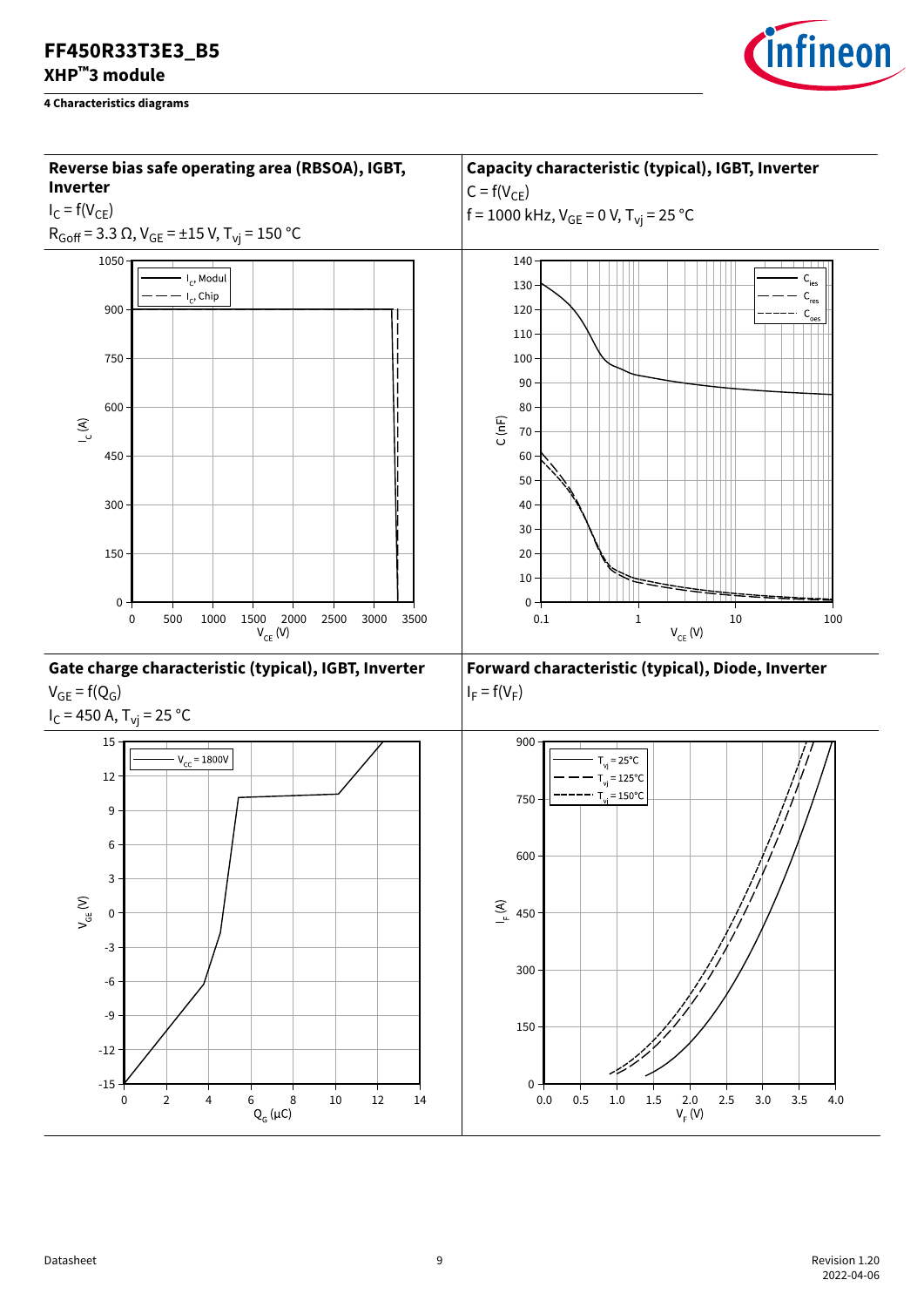

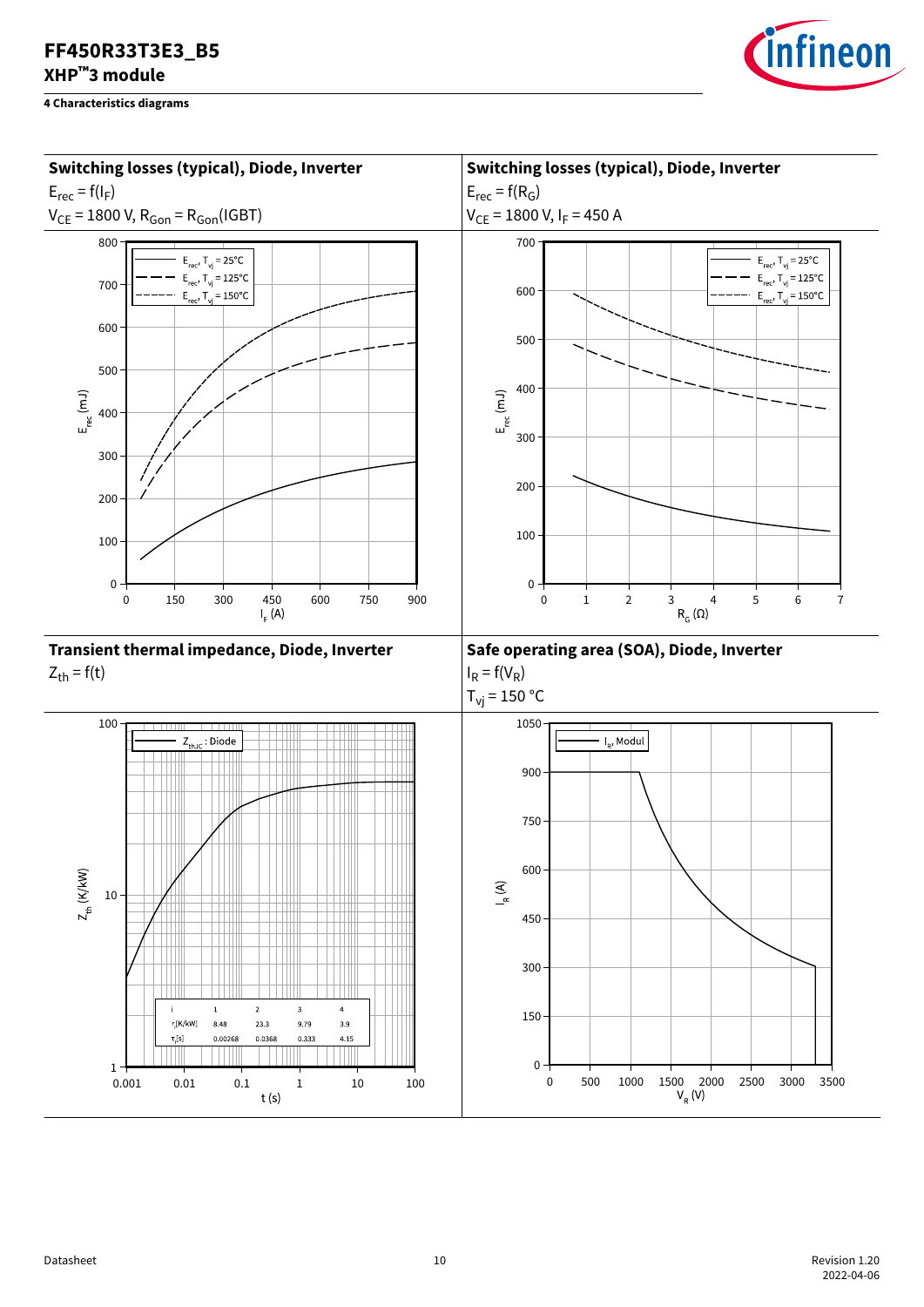<span id="page-10-0"></span>**5 Circuit diagram**







02.08.2021 Beispiel für A.Schulz aus der A.Schulz aus der A.Schulz aus der A.Schulz aus der A.Schulz aus der A

**Figure 1**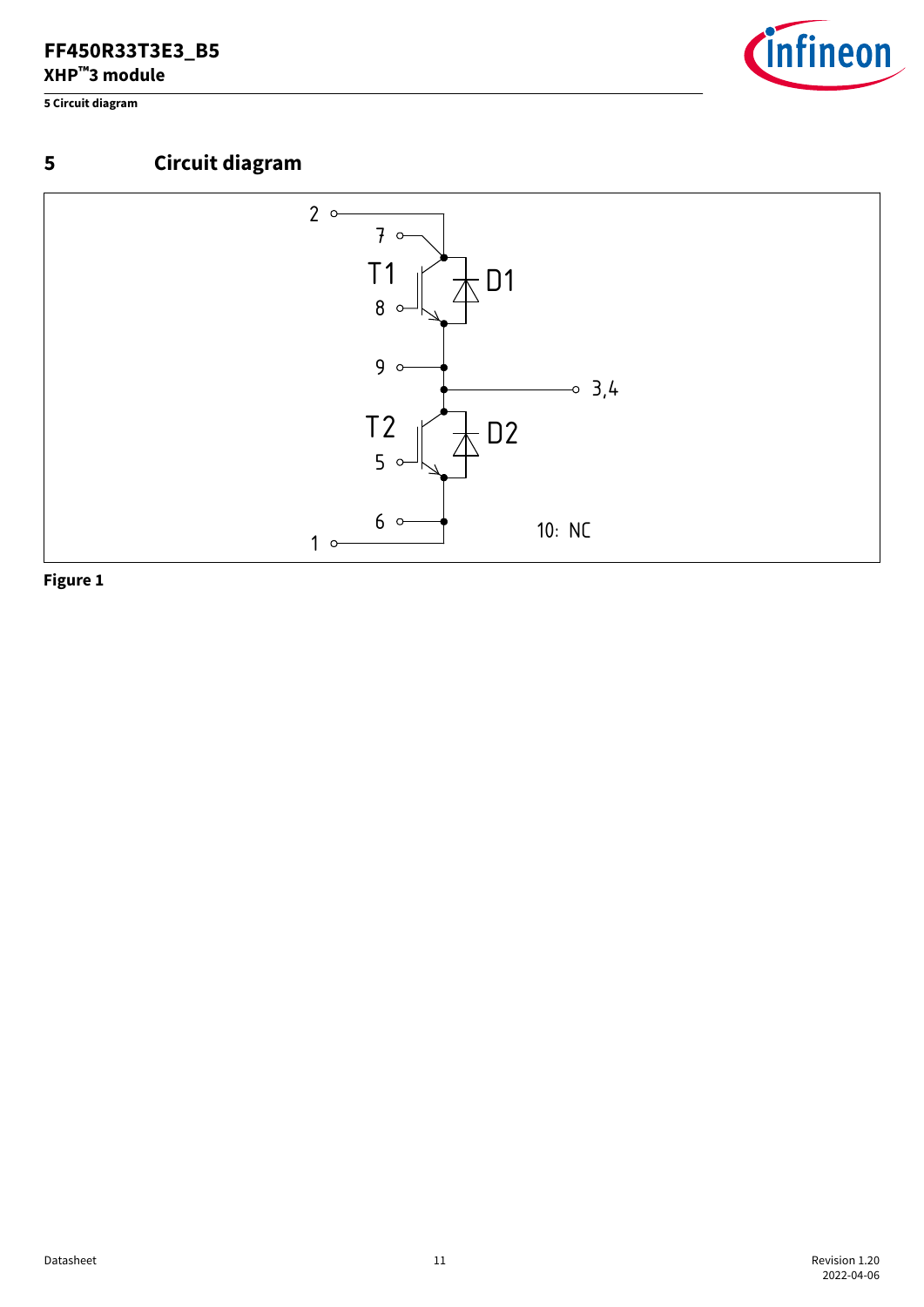<span id="page-11-0"></span>**6 Package outlines**



### **6 Package outlines**



**Figure 2**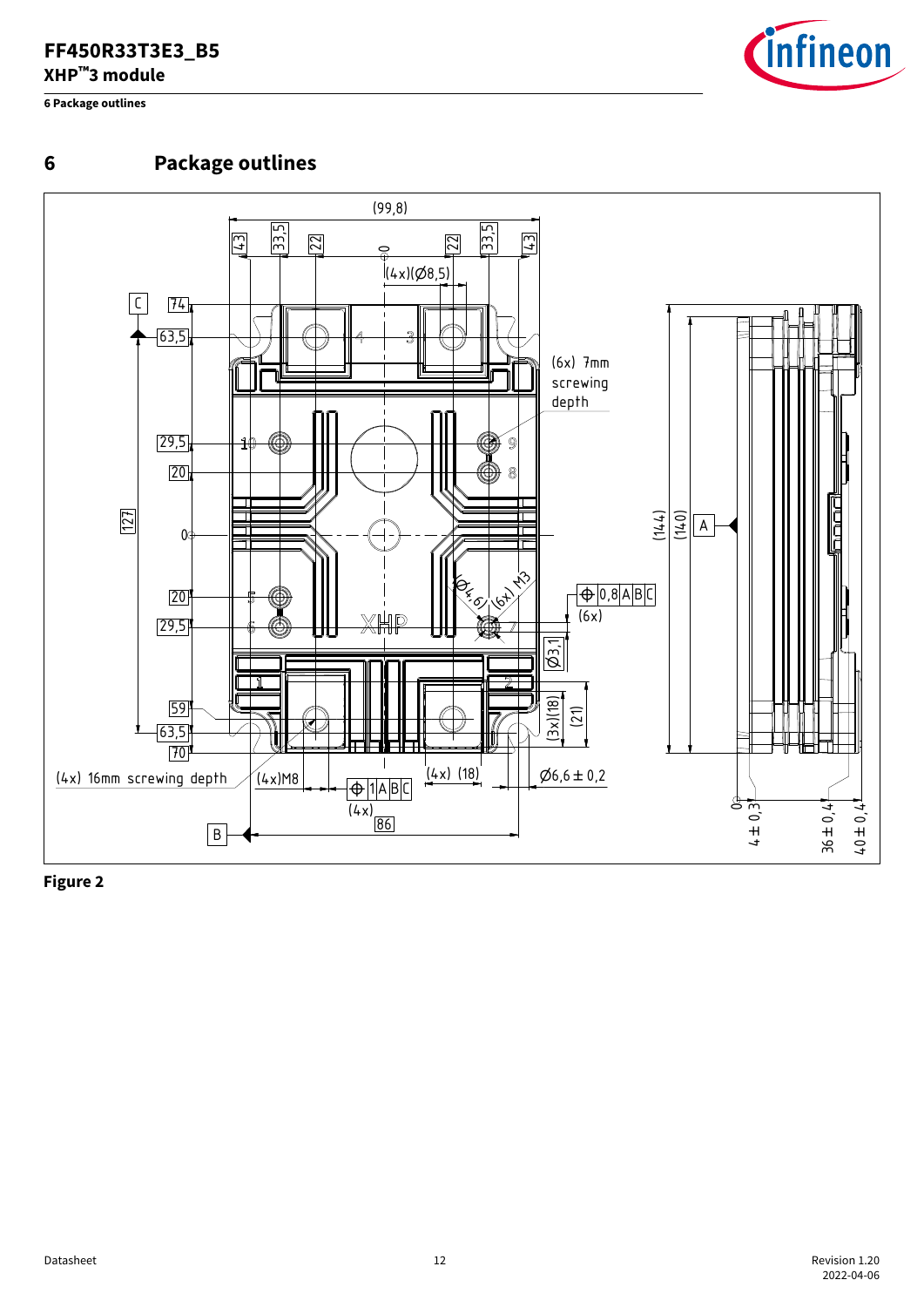<span id="page-12-0"></span>**7 Module label code**



### **7 Module label code**

| Code format  | Data Matrix                                                                                                                                        |                                                                     | Barcode Code128 |                                                    |  |
|--------------|----------------------------------------------------------------------------------------------------------------------------------------------------|---------------------------------------------------------------------|-----------------|----------------------------------------------------|--|
| Encoding     | <b>ASCII text</b>                                                                                                                                  |                                                                     | Code Set A      |                                                    |  |
| Symbol size  | 16x16                                                                                                                                              |                                                                     | 23 digits       |                                                    |  |
| Standard     | IEC24720 and IEC16022                                                                                                                              |                                                                     | IEC8859-1       |                                                    |  |
| Code content | Content<br>Module serial number<br>Module material number<br>Production order number<br>Date code (production year)<br>Date code (production week) | Digit<br>$1 - 5$<br>$6 - 11$<br>$12 - 19$<br>$20 - 21$<br>$22 - 23$ |                 | Example<br>71549<br>142846<br>55054991<br>15<br>30 |  |
| Example      | 71549142846550549911530<br>71549142846550549911530                                                                                                 |                                                                     |                 |                                                    |  |

**Figure 3**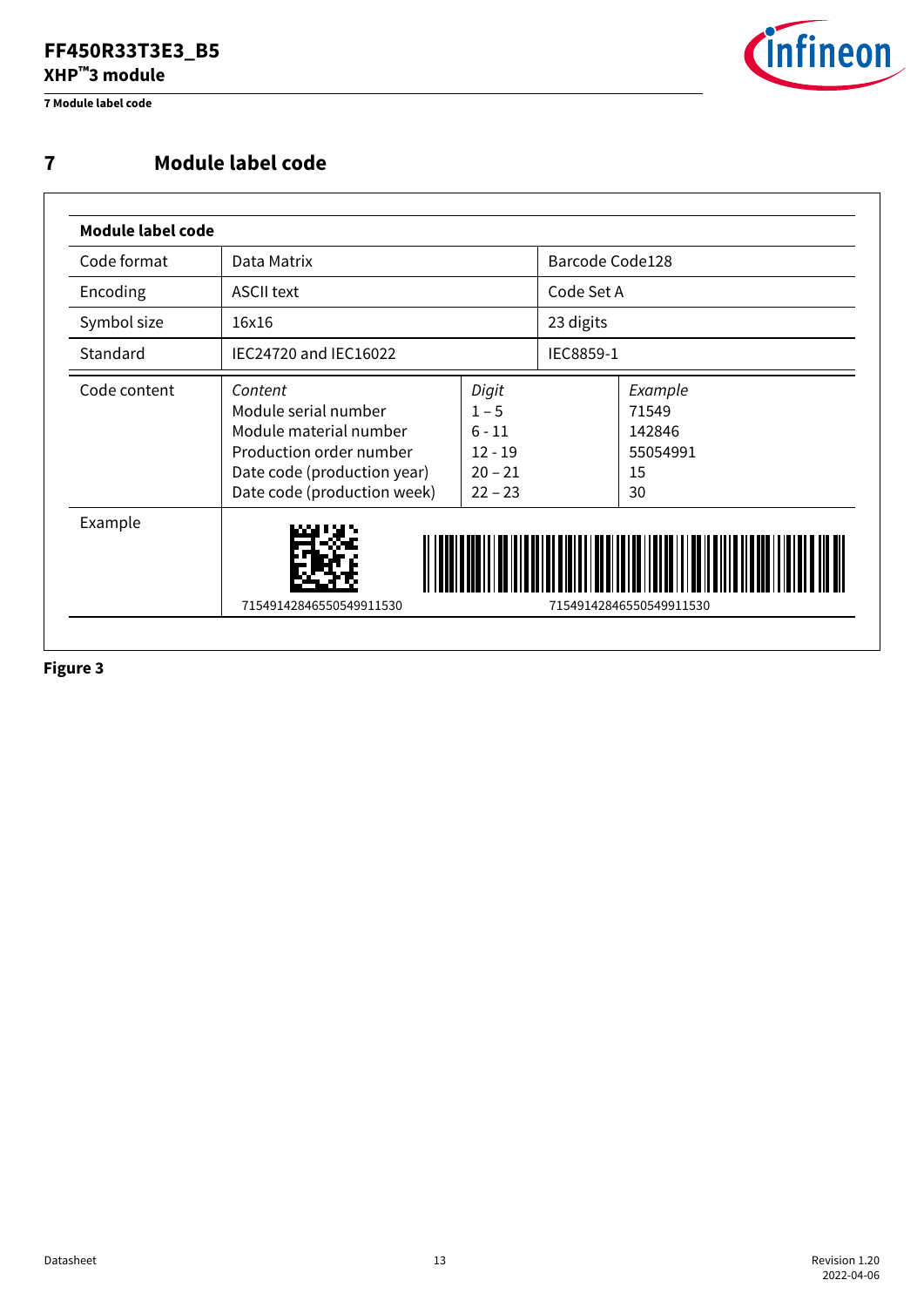<span id="page-13-0"></span>**Revision history**



# **Revision history**

| <b>Document revision</b> | Date of release | <b>Description of changes</b>                                                                                                                            |
|--------------------------|-----------------|----------------------------------------------------------------------------------------------------------------------------------------------------------|
| V <sub>2.0</sub>         | 2018-10-08      | Preliminary datasheet                                                                                                                                    |
| V3.0                     | 2019-01-28      | Final datasheet                                                                                                                                          |
| V3.1                     | 2020-01-27      | Final datasheet                                                                                                                                          |
| n/a                      | 2020-09-01      | Datasheet migrated to a new system with a new layout and new revision<br>number schema: target or preliminary datasheet = 0.xy; final datasheet =<br>1xy |
| 1.10                     | 2021-11-04      | Final datasheet                                                                                                                                          |
| 1.20                     | 2022-04-06      | Final datasheet                                                                                                                                          |